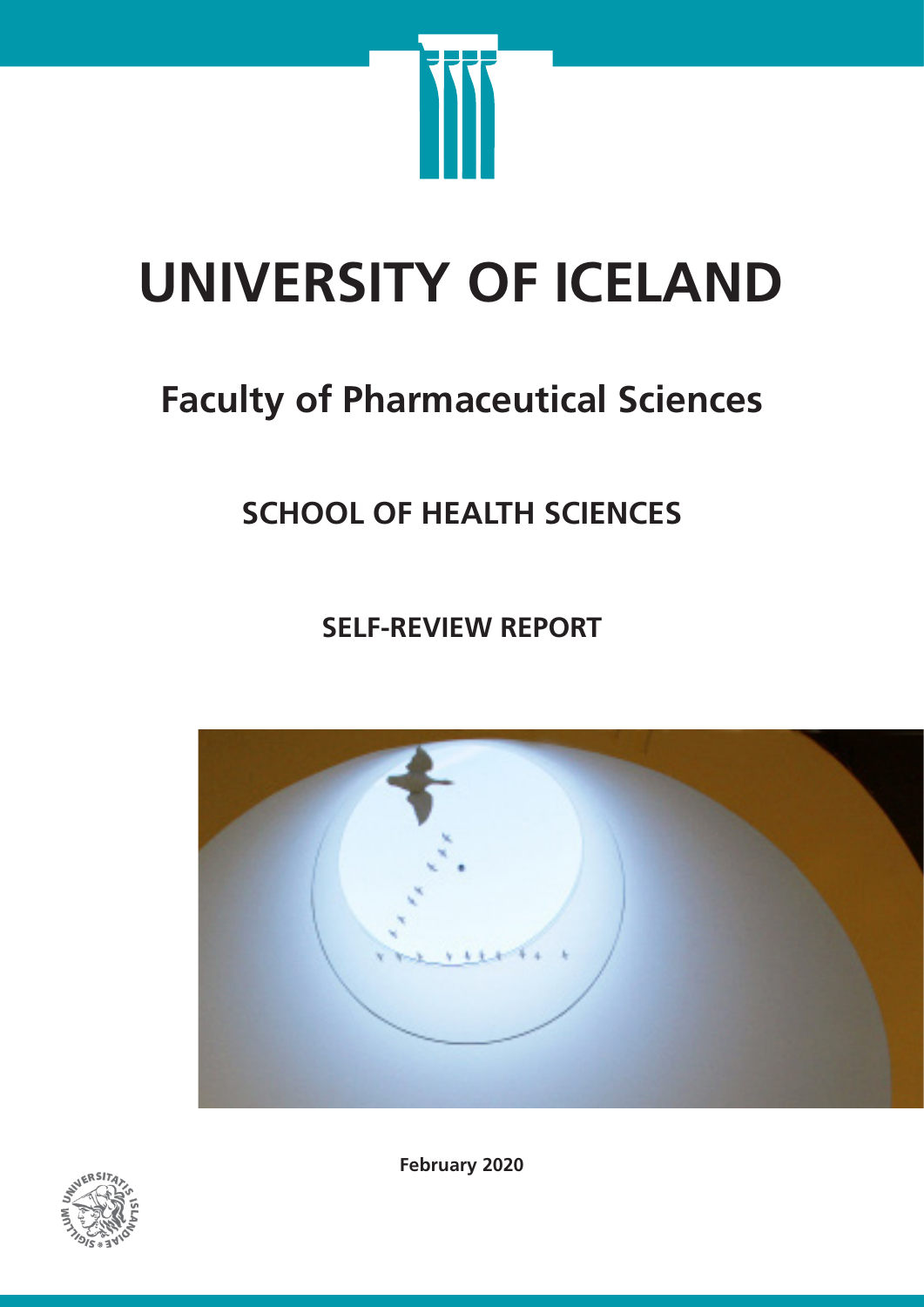

### UNIVERSITY OF ICELAND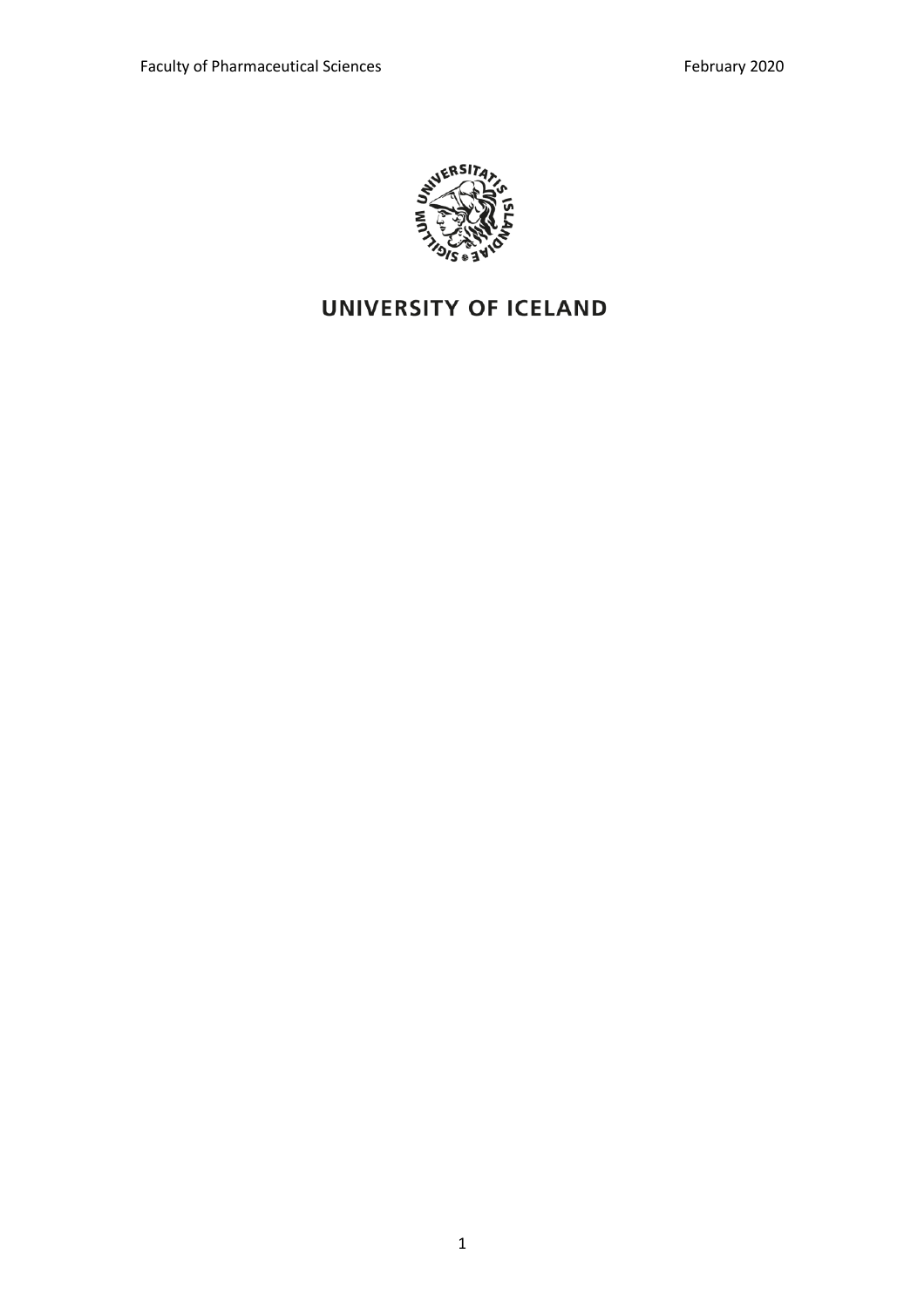#### **Introduction**

This report is an abstract of the Self-Review Report of the Faculty of Pharmaceutical Sciences at the School of Health Sciences, University of Iceland and is intended for public disclosure at the University's website.

In accordance with the Icelandic Quality Enhancement Framework at the University level in Iceland and the University of Iceland's Guidelines for the organization, schedule and process of institution-led review of faculties and interdisciplinary programs, the Faculty of Pharmaceutical Sciences (the Faculty), School of Health Sciences (SOHS), University of Iceland (UI), carried out self-evaluation during the autumn semester of 2019. The results are presented in this report. A self-evaluation Committee was established in April 2019:

- 1. Elín Soffía Ólafsdóttir, Professor, Head of Faculty, Chair
- 2. Berglind Eva Benediktsdóttir, Associate Professor, Vice-Head of Faculty
- 3. Sveinbjörn Gizurarson, Professor
- 4. Lárus S. Guðmundsson, Associate Professor
- 5. Freyja Jónsdóttir, Adjunct Professor, Clinical Pharmacy
- 6. Árni Freyr Helgason, MSc student, representative of graduate students
- 7. Guðrún S. Þórhallsdóttir, BSc student, representative of undergraduate students
- 8. Ingunn A. Ragnarsdóttir (replaced by Heba S. Björnsdóttir 09.19.), Administration
- 9. Sólveig M. Karlsdóttir, Project Manager of Academic Affairs, Committee secretary
- 10. Klara Sveinsdóttir, external representative, MSc in Pharmacy graduated in 2007

The first meeting of the Committee was in June 2019 together with the Quality Committee of the University. The first work-meeting was August  $26<sup>th</sup>$  to lay-out the plan for this work, divide tasks and discuss the results of the student surveys. The second meeting September  $12<sup>th</sup>$ discussed the work in progress draft and the students focus groups results. The third and fourth working meetings were September  $26<sup>th</sup>$  and October  $10<sup>th</sup>$  discussing the draft, the action points and SWOT analysis of research management.

The student focus groups organized by the student representatives of the Committee, met and discussed the BSc and MSc programmes in Pharmacy with representatives of the Social Science Research Institute (Félagsvísindastofnun) on September 4<sup>th</sup>. Additionally, the MSc students in Clinical Pharmacy and the PhD students participated in Socrative-surveys organized by the Project Manager of Academic Affairs in October 2019. Results are discussed in the report.

The self-review process and main results were introduced at the Faculty Board meeting October 15<sup>th</sup> 2019 and the final draft was handed to the Director of Quality Management October 18<sup>th</sup>. The international expert panel visited the Faculty on October 29<sup>th</sup> for a whole day visit with meetings with Faculty members and students' representatives and a guided tour through the Faculty research facilities in Hagi.

The expert panel delivered its report mid-November 2019. They acknowledged the many action points specified in the self-review as highlighting the most important needs of the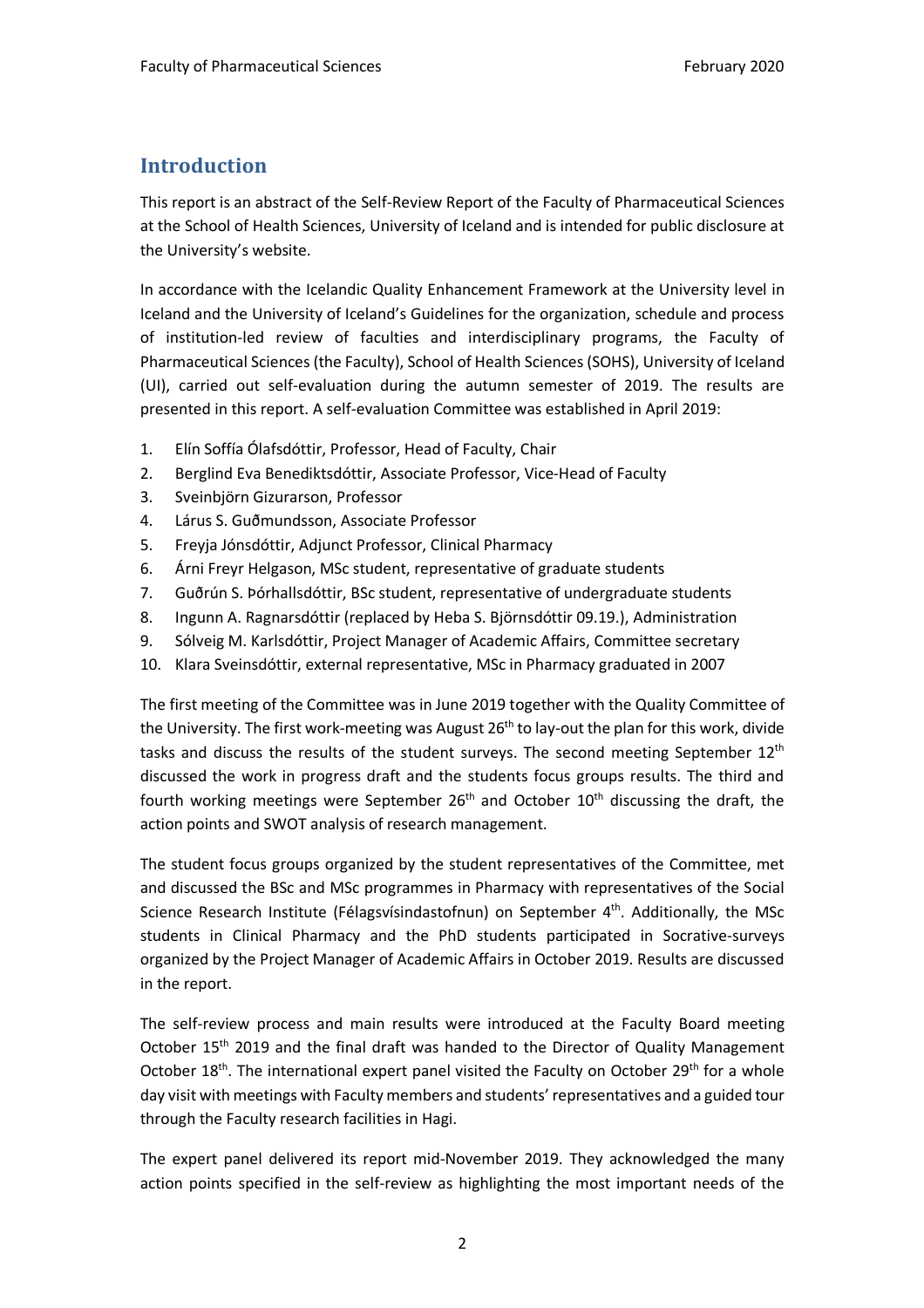Faculty in an excellent way. They identified one of the major weaknesses of the Faculty to be lack of resources. Their specific recommendations were considered in this revised final version of the self-review report.

#### **Faculty Characteristics**

The Faculty offers BS, MS and PhD programmes in the field of pharmacy, clinical pharmacy and pharmaceutical sciences (Appendix 1, Table 1) as well as PhD programs in Public Health in collaboration with the Centre of Public Health and interdisciplinary MS program in Industrial Biotechnology (start autumn 2019).

The curriculum for the pharmacy programme is constructed in such a way that it fulfils the EU requirements of DIRECTIVE 2005/36/EC OF THE EUROPEAN PARLIAMENT AND OF THE COUNCIL of 7th September 2005. It is comparable with programmes run by the other Scandinavian universities, mainly University of Copenhagen and University of Uppsala, as well as other Pharmacy programmes in European countries. The Pharmacy programmes are reviewed, and revised curriculum implemented approximately every five years. The MS programme in pharmaceutical sciences is open to students with other BS degrees e.g. chemistry, biology or related subjects. The final three years in the Bologna process provides a PhD degree in either pharmacy (students with MS in pharmacy) or pharmaceutical sciences. The first PhD student graduated in 1997.

Faculty members are 15 (10.65 full time equivalent, FTE) and sessional teachers are 75 (3.7 FTE) (Appendix 1, Table 2). All academic Faculty members in >50% positions have a PhD degree and are active researchers in relevant fields. Three Faculty members, one with a PharmD and two with pharmacy and clinical pharmacy MSc degrees, have shared positions with the University Hospital; they manage the Clinical Pharmacy programme and courses. Fall 2019 we are strengthening the clinical pharmacy team by increasing a 37% Adjunct position to a 50% Assistant Professor which will serve as the manager and academic leader of the Clinical Pharmacy programme. The Faculty has employed a laboratory manager since 2013 and a Project Manager of Academic Affairs since 2017 that has been an immense improvement and taken a huge workload that previously was on the academic staff. This has increased the quality of teaching and laboratory management.

On average about 200 students have been registered in the Faculty over the last four years (Appendix 1, Table 3). One BS programme is offered within the Faculty (LYF262). Despite medium retention rate (50%) the four-year completion rate of 92% can be considered exemplary. The Faculty has three MS programmes (LYF442, LYF443, LYF431). Both the retention rate as well as the three-year completion rate for the MSc programme in pharmacy is 97% which can be considered excellent. The Faculty has two doctoral programmes (LYF561 and LYF562). As few pharmacists pursue a PhD degree (LYF561) most prospective PhD students enrol in the LYF562 study programme. A total of 29 PhD students have graduated from the Faculty since 1997.

As of last academic year (2018-2019) the total number of students within the Faculty was 203; 116 undergraduate students, 72 master's students and 15 PhD students.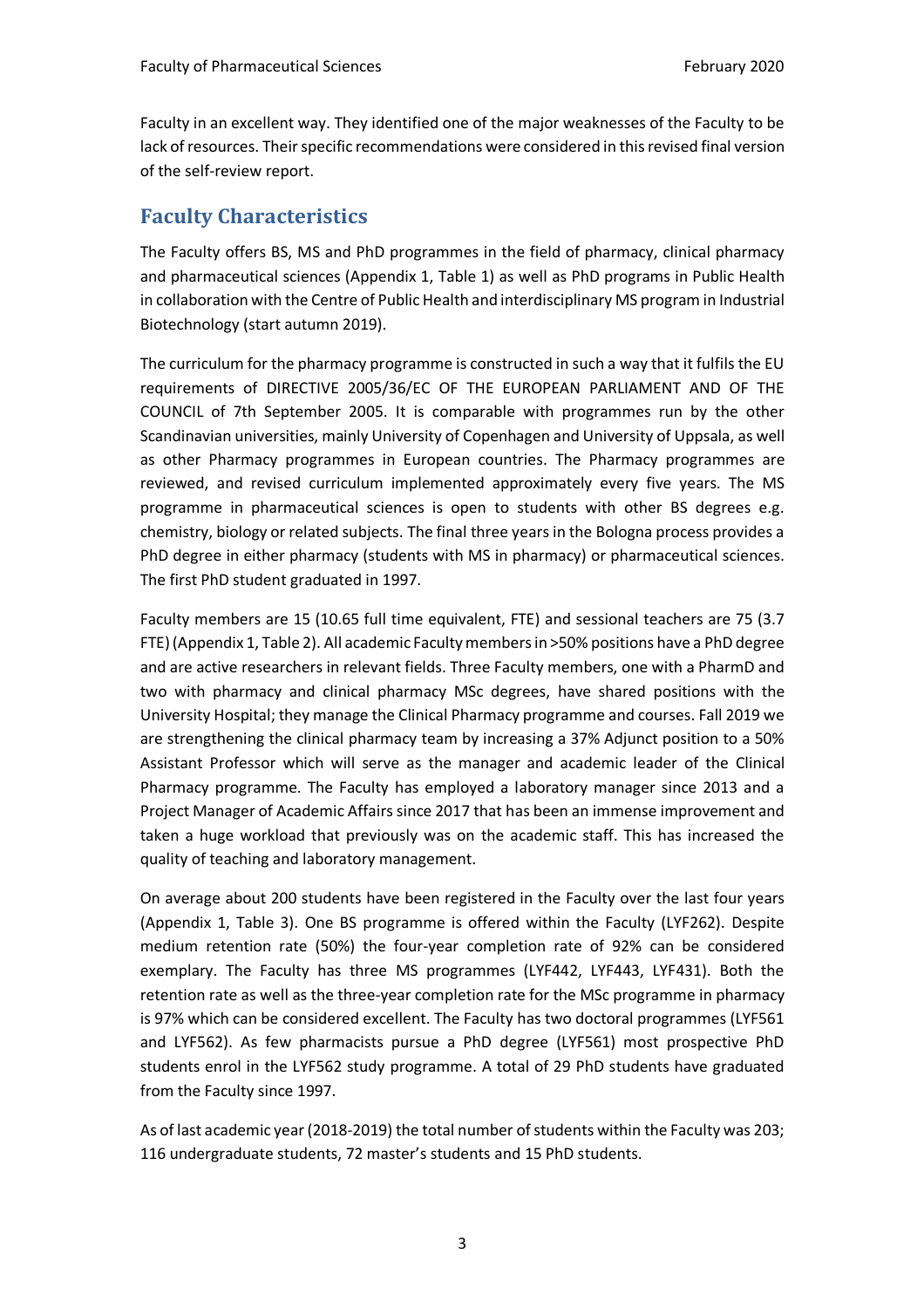#### **Summary and Main Conclusions for the Faculty**

#### Lessons learned from QEF1

The quality of the Pharmacy BSc and MSc programmes has improved since QEF1. Curriculum of the Pharmacy studies is revised every five years. Student feed-back on teaching are discussed with students' representatives regularly, and student workload is adjusted for each semester. Further adjustments on workload and organization, provided with the new BSc and MSc in Pharmacy curriculum are planed. BSc student satisfaction surveys 2012-18 in overall satisfaction is well above that of UI and SOHS as well as all the five other Faculties of SOHS. Similar results can be found for the MSc programme in Pharmacy although students are less satisfied with the feedback of their work and organization of the programme. However, the PhD students' satisfaction scores are too low and the Faculty addresses this in the action points in this report.

Diversity of teaching methods were addressed in QEF1 and were a recurring theme in this report as well. Currently, three Faculty members are taking a course in Introduction into Teaching that should result in a more teaching- and assessment approaches.

By updating LOs for courses belonging to the BSc and MSc in Pharmacy as well as LOs for the study programmes and further matrix them as a function of LOs for individual courses, has sharped the Faculty's view on the programmes and made all teachers aware of their own courses importance and impact in the BSc and MSc Pharmacy programmes.

The Postgraduate Studies Research Board and the Project Manager of Academic Affairs have sharpened rules and protocols for the MSc projects in Pharmacy preparation, framework, thesis writing, evaluation and defence since QEF1, increasing the quality of this part of the MSc programme. The extent of the MSc project is now 40 instead of 30 ECTS giving more time for external MSc projects including abroad. Remaining tasks are to outline guidelines for duties and tasks of supervisors and students to work towards improvements in the MSc and PhD programmes.

International collaboration networks have been finalized and other started, since QEF1, resulting in several PhD students and Postdocs, collaboration on teaching with companies and institutions is extensive giving the students direct contact with society.

It is still a challenge to run the expensive laboratory facilities for teaching and research within the financial frame given, although some progress has been made and limited support can be sought to the SOHS for maintenance of the infrastructure. Another point of improvement since QEF1 is increased administrative support from SOHS for applicants of research grants and around managing research grants. This support is essential for Faculty members taking on this time-consuming task in a highly competitive environment.

#### Teaching and Learning

The quality of teaching and learning in the Faculty is monitored by several measures. (1) The LOs for the Pharmacy BSc and MSc programmes have be revised and updated and arranged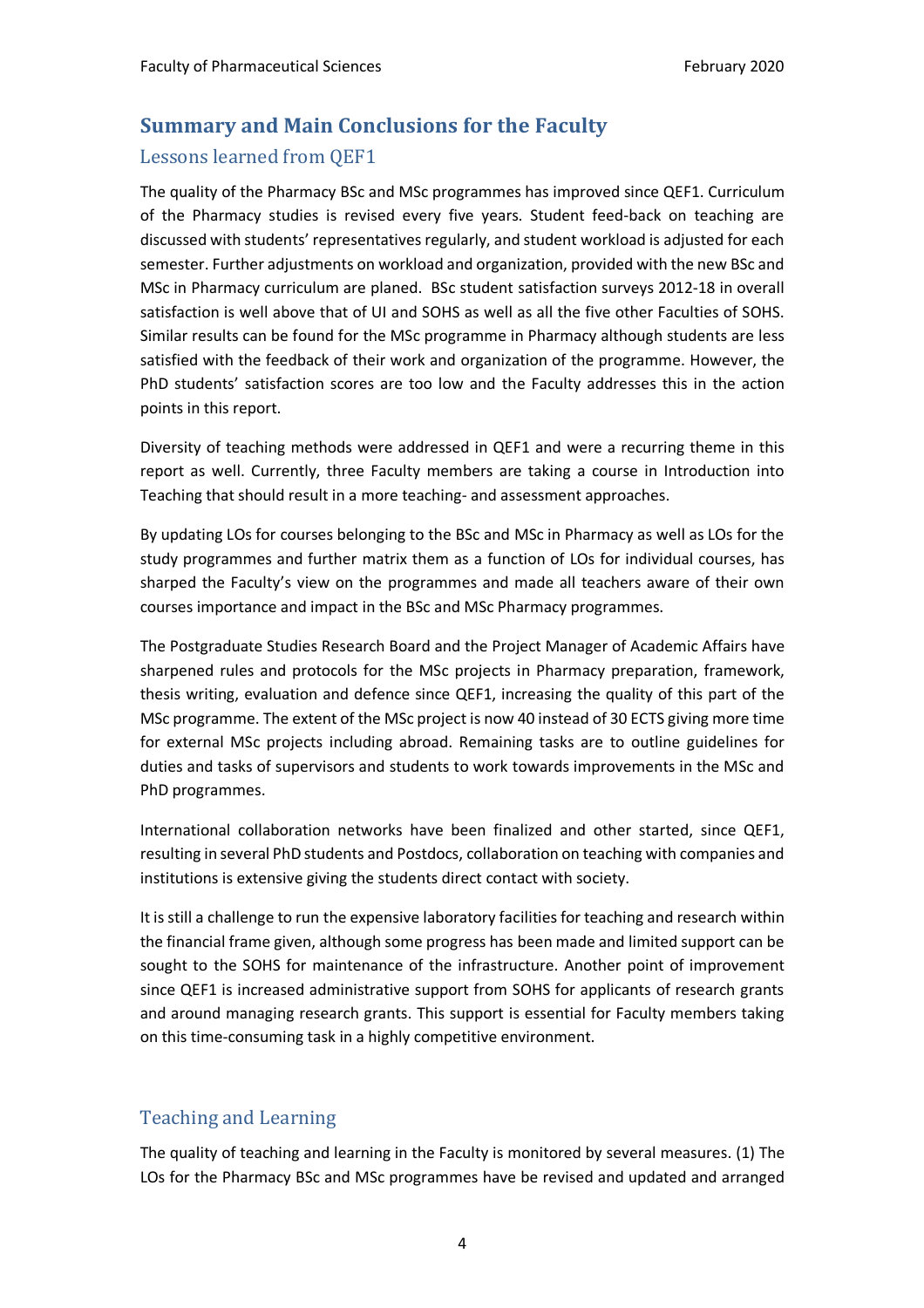in a LOs matrix 2019. This will be revised regularly in the coming years and is stated as an action point in this report. (2) The teachers of courses taught in the same semester, meet before the courses are fully planed and coordinate students' tasks and deadlines to secure an even distribution throughout the semester. (3) The student teaching evaluation surveys are analysed by the Study Board and discussed at meetings with the students every semester, followed by action. (4) Student satisfaction surveys for BS, MS and PhD are reviewed and improvements needed discussed at Faculty meetings every year. (5) The Study Board regularly reviews and revises the curriculum of the Pharmacy programmes (approx. every five years) in accordance with EU regulations and development and changes that take place in other Nordic countries and Europe. Further (6) the rules for advancing from first year of the BS in Pharmacy programme to the second year has been tightened. The quality of the Clinical Pharmacy programme is monitored continuously in collaboration with the "model" programme at the UCL SOP. The PhD programme follows the rules for PhD studies of the SOHS and the UI. Midterm evaluation is now required, and rules and guidelines will be outlined.

Improvement tasks for the coming years are: (1) updating LOs for PhD studies, (2) outline Faculty guidelines for post-grad supervision and monitoring, (3) Faculty members trained in teaching by attending teaching studies for higher education at UI (4) part-time adjunct positions and adjunct connections in teaching, and (5) promote collaborative MS projects with institutions and companies. Further the Faculty will (6) send a representative to the annual EAFP (European Association of Faculties of Pharmacy) conference were development and challenges of the Pharmacy programmes and curriculum are presented and discussed. All improvement tasks are given as action points in this report (see Appendix 2).

#### Management of Research

The Faculty has established research groups within the fields of bioactive natural products, metabolomics and clinical mass spectrometry, nanomedicine and drug delivery systems such as cyclodextrins, chitosan-conjugates, ocular and nasal drug delivery, antimicrobials, maternal health, clinical pharmacy and pharmacoepidemiology.

Research output of academic staff (based on full time equivalent, FTE) is keeping up with the mean of recent years (Appendix 1, Table 4).

The mean research output for peer-reviewed publications (**B**) for 2015-18 for the Faculty (24.5) is very close to that of UI (24.8) but somewhat lower than for the SOHS (27.6). The Faculty and the SOHS both have relatively stronger emphasis on peer-reviewed publications (**B**) against the mean research points (**A**) as a research output, compared to the UI total numbers.

Currently the Faculty has two Marie Curie networks, transMed www.transmed-itn.eu and Orbital www.orbital-itn.eu and one ERA network (CYNOBESITY www.marinebiotech.eu/cyanobesity ongoing as well as the Nordic POP network www.nordforsk.org/en/programmes-and-projects/projects/nordic-pop. Five PhD students and one PostDoc are funded by these networks. They boost research collaboration across borders, increases the number of PhDs and Postdocs and are important for the research impact of the Faculty.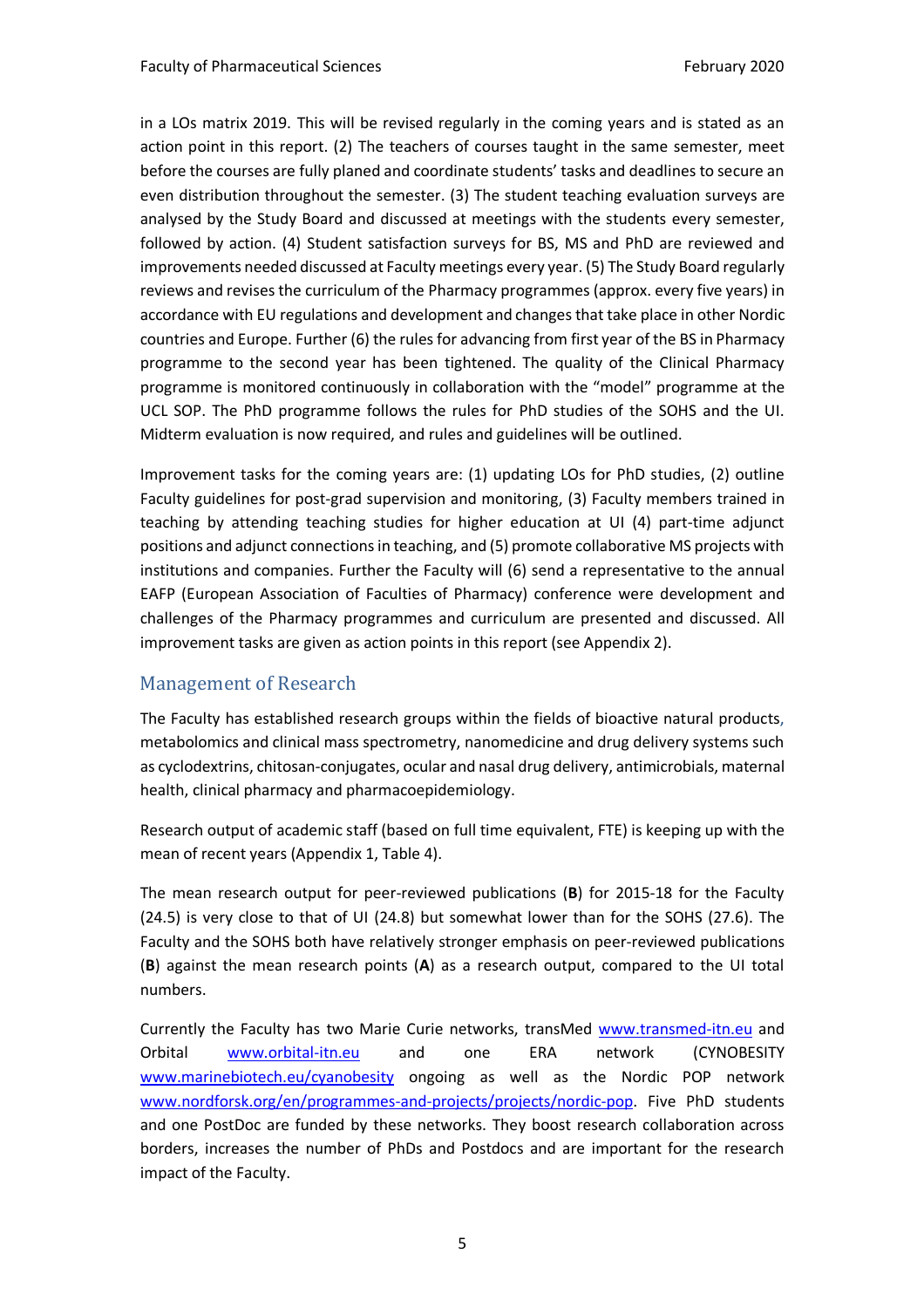The Faculty is active in innovation and patenting. Research by Faculty members has led to the establishment of several start-up companies. Three of them have marketed products or are about to reach the market.

The significance of the Faculty research output is therefore considerable both national and international with (1) emphasis on high impact peer-reviewed publications and collaboration (2) emphasis on implementing and advancing clinical pharmacy and pharmaceutical care in the Icelandic Health Care system and (3) innovations and patents reaching the market.

To analyse the quality of the management of research the following SWOT analysis was carried out including research strategy, management of research output, external support and impact of the Faculty.

|                                           | <b>Strengths</b>                                                                                                            | <b>Weaknesses</b>                                                                                                                                              | <b>Opportunities</b>                                                                                                                                                    | <b>Threats</b>                                                                                                           |
|-------------------------------------------|-----------------------------------------------------------------------------------------------------------------------------|----------------------------------------------------------------------------------------------------------------------------------------------------------------|-------------------------------------------------------------------------------------------------------------------------------------------------------------------------|--------------------------------------------------------------------------------------------------------------------------|
| 1. Research<br>strategy                   | -ambitious<br>-fully coherent<br>with UI HI21<br>strategy                                                                   | -counts on increase<br>in number of<br><b>Faculty members</b><br>-supervision of<br>postgrad students<br>and monitoring is<br>not addressed in<br>the strategy | -increase support<br>from UI and SOHS<br>- write concise<br>descriptions of the<br>role of supervisors                                                                  | -underfunded<br>-understaffed<br>Faculty<br>-lack of central<br>support<br>-lack of core<br>facilities                   |
| 2.<br>Management<br>of research<br>output | -easy to compare<br>research points<br>with UI, Schools<br>and faculties                                                    | - lack of clear<br>protocol with goals<br>and measures for<br>more diverse<br>research outputs                                                                 | -develop a scorecard<br>with measurable<br>goals for the Faculty<br>to monitor annually                                                                                 | -research point<br>system of the UI<br>might not pull<br>research into<br>the direction of<br>quality or high<br>impact. |
| 3. External<br>support                    | -new opportunities<br>in Nordic<br>collaboration<br>NordicPop<br>-extensive<br>collaboration                                | Young Faculty in<br>early phases of<br>their research<br>carriers,<br>inexperienced in<br>research fund<br>raising                                             | -increase<br>collaboration,<br>external funding and<br>networking<br>-increased support<br>to young scientist<br>-reduced teaching<br>load on productive<br>researchers | -work-overload<br>in teaching and<br>administration<br>on Faculty<br>members<br>-lack of core<br>facilities              |
| 4. The<br>impact of<br>Faculty            | - emphasis on high<br>impact publication<br>in research output<br>- start-up<br>companies and<br>patents reaching<br>market | -to few Faculty<br>members with<br>respect to teaching<br>and administration<br>leads to less time<br>for research                                             | -add new Faculty<br>members<br>-grant applications<br>-collaboration and<br>networking<br>-collaboration with<br>authorities to                                         | -work-overload<br>in teaching and<br>administration<br>on Faculty<br>members<br>-lack of core<br>facilities              |

#### **SWOT analysis of the four dimensions of management of research**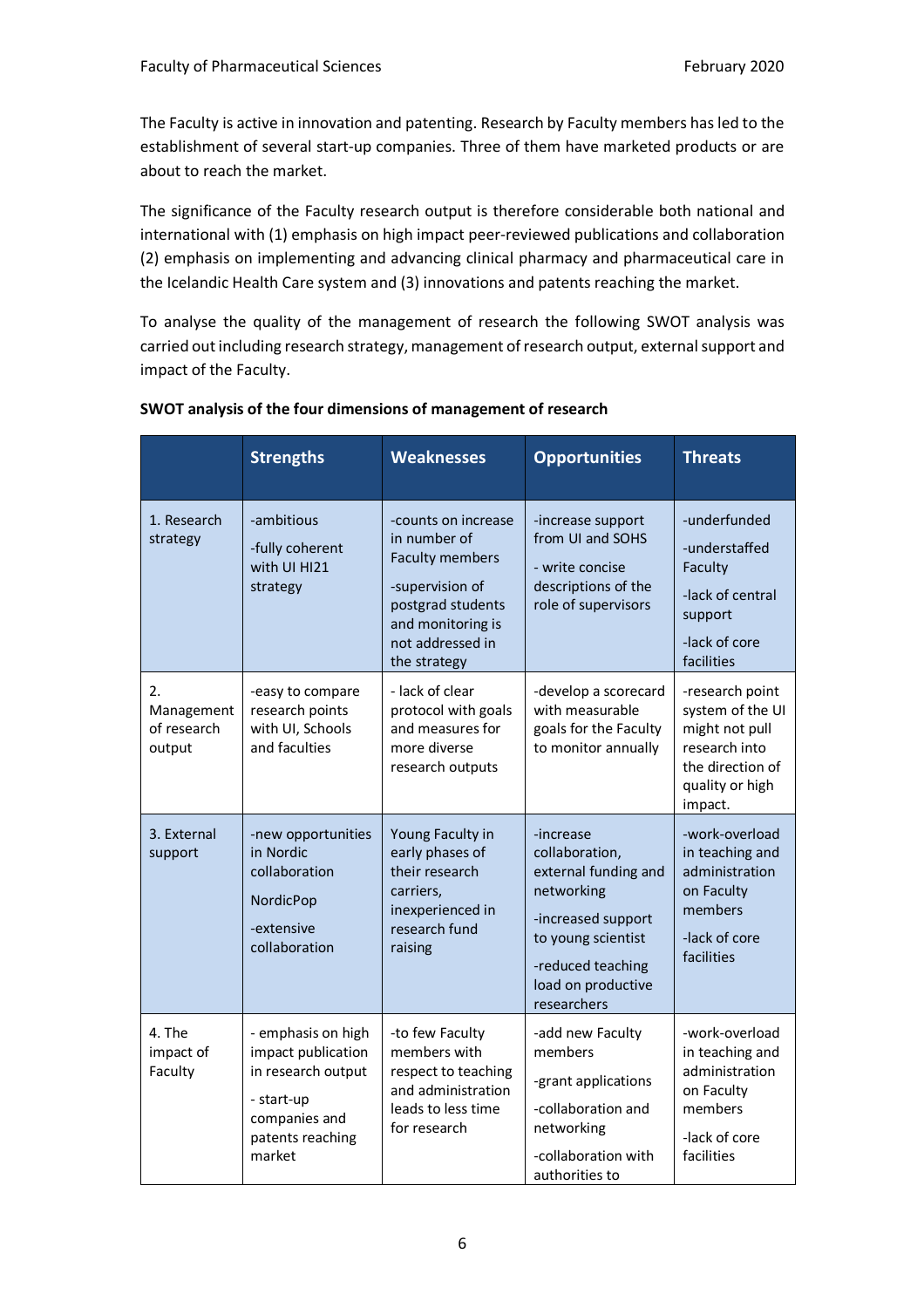| - increased impact<br>of clinical<br>pharmacy in the<br>society<br>- collaboration<br>with industry and<br>important<br>institutions | -young Faculty still<br>establishing their<br>research carriers<br>-lack of seed money<br>for young Faculty<br>- lack of PhD<br>background and<br>research in clinical<br>Pharmacy | embrace the<br>knowledge of<br>Pharmacists to the<br>benefit of the<br>Icelandic Health care<br>system<br>PhDs in clinical<br>Pharmacy | -lack of political<br>understanding<br>and readiness<br>to recruit<br>clinical<br><b>Pharmacists</b> |
|--------------------------------------------------------------------------------------------------------------------------------------|------------------------------------------------------------------------------------------------------------------------------------------------------------------------------------|----------------------------------------------------------------------------------------------------------------------------------------|------------------------------------------------------------------------------------------------------|
|--------------------------------------------------------------------------------------------------------------------------------------|------------------------------------------------------------------------------------------------------------------------------------------------------------------------------------|----------------------------------------------------------------------------------------------------------------------------------------|------------------------------------------------------------------------------------------------------|

#### Follow-up Processes

The implementation of the Action Plan will be a standing item on meetings of the Faculty Board and similarly Faculty Head will report on the progress regularly to the SOHS Board. Faculty Head reports formally to the SOHS Dean on the status of the implementation and plans for next year together with other relevant QA matters no later than December  $1<sup>st</sup>$  and this will be followed up in the SOHS Board. The SOHS Dean will subsequently make use of this report in a status report for all Faculties in the SOHS, which will be submitted to the Quality Committee no later than January 15<sup>th</sup>. The Quality Committee writes a report to the Rector no later than February  $1<sup>st</sup>$ , which will subsequently be discussed in a meeting between the Chair of the Quality Committee, the Director of Quality Management and Rector, Vice-Rectors. Deans of Schools and the Managing Director of the Central Administration.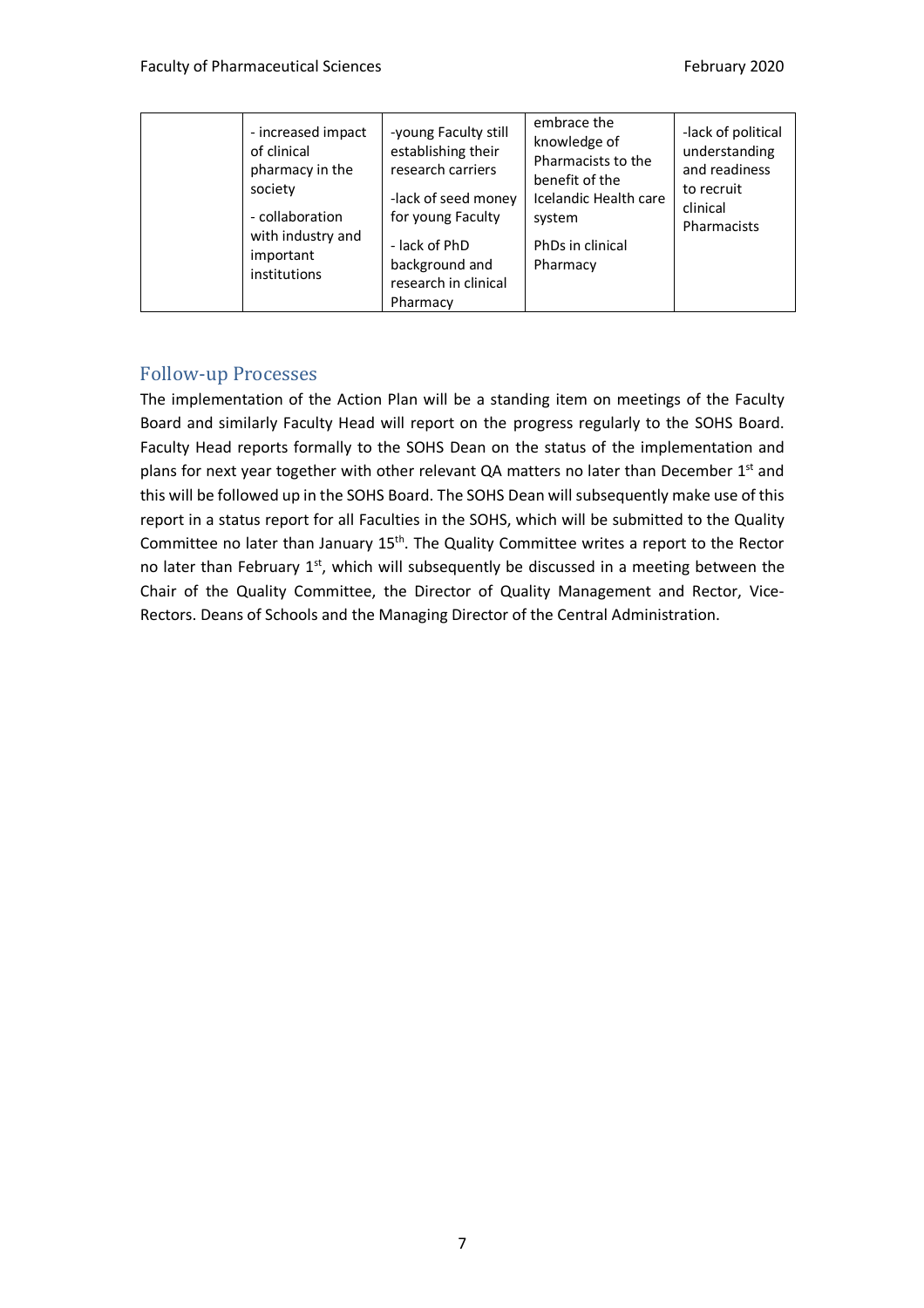#### **Appendix 1. Key Figures.**

|  |  |  |  | Table 1. Overview of present Study Programmes within the Faculty |  |  |
|--|--|--|--|------------------------------------------------------------------|--|--|
|--|--|--|--|------------------------------------------------------------------|--|--|

| <b>Name of Study Programme</b>        | Cycle <sup>1</sup> | <b>Degree</b> | <b>Credits (ECTS)</b> |
|---------------------------------------|--------------------|---------------|-----------------------|
| LYF262 Pharmacy                       | 1.2                | BS            | <b>180 ECTS</b>       |
| LYF443 Pharmacy                       | 2.2                | MS            | <b>120 ECTS</b>       |
| LYF431 Clinical Pharmacy              | 2.2                | MS            | 90 ECTS               |
| <b>LYF442 Pharmaceutical Sciences</b> | 2.2                | MS            | 120 ECTS              |
| LYF561 Pharmacy                       | 3                  | <b>PhD</b>    | <b>180 ECTS</b>       |
| LYF562 Pharmaceutical Sciences        | 3                  | PhD.          | 180 ECTS              |

<sup>1</sup> See National Qualification Framework for Higher Education No. 530/2011.

#### **Table 2. Faculty members as of 1 March 2019 and sessional teachers 2018, number (No.) and full time-equivalent (FTE)**

|                             | Male          |      | Female |      | <b>Total</b>   |       |
|-----------------------------|---------------|------|--------|------|----------------|-------|
|                             | No.           | FTE. | No.    | FTE. | No.            | FTE.  |
| Professors                  | 4             | 3.49 | 3      | 2.05 | 7              | 5.54  |
| <b>Associate Professors</b> | 1             | 0.70 | 1      | 1.00 | $\overline{2}$ | 1.70  |
| <b>Assistant Professors</b> | $\mathcal{P}$ | 1.37 | 3      | 1.67 | 5              | 3.04  |
| <b>Adjunct Lectures</b>     | 0             | 0.00 | 1      | 0.37 | 1              | 0.37  |
| Total                       | 7             | 5.56 | 8      | 5.09 | 15             | 10.65 |
| Sessional teachers          | 24            | 0.67 | 51     | 3.03 | 75             | 3.70  |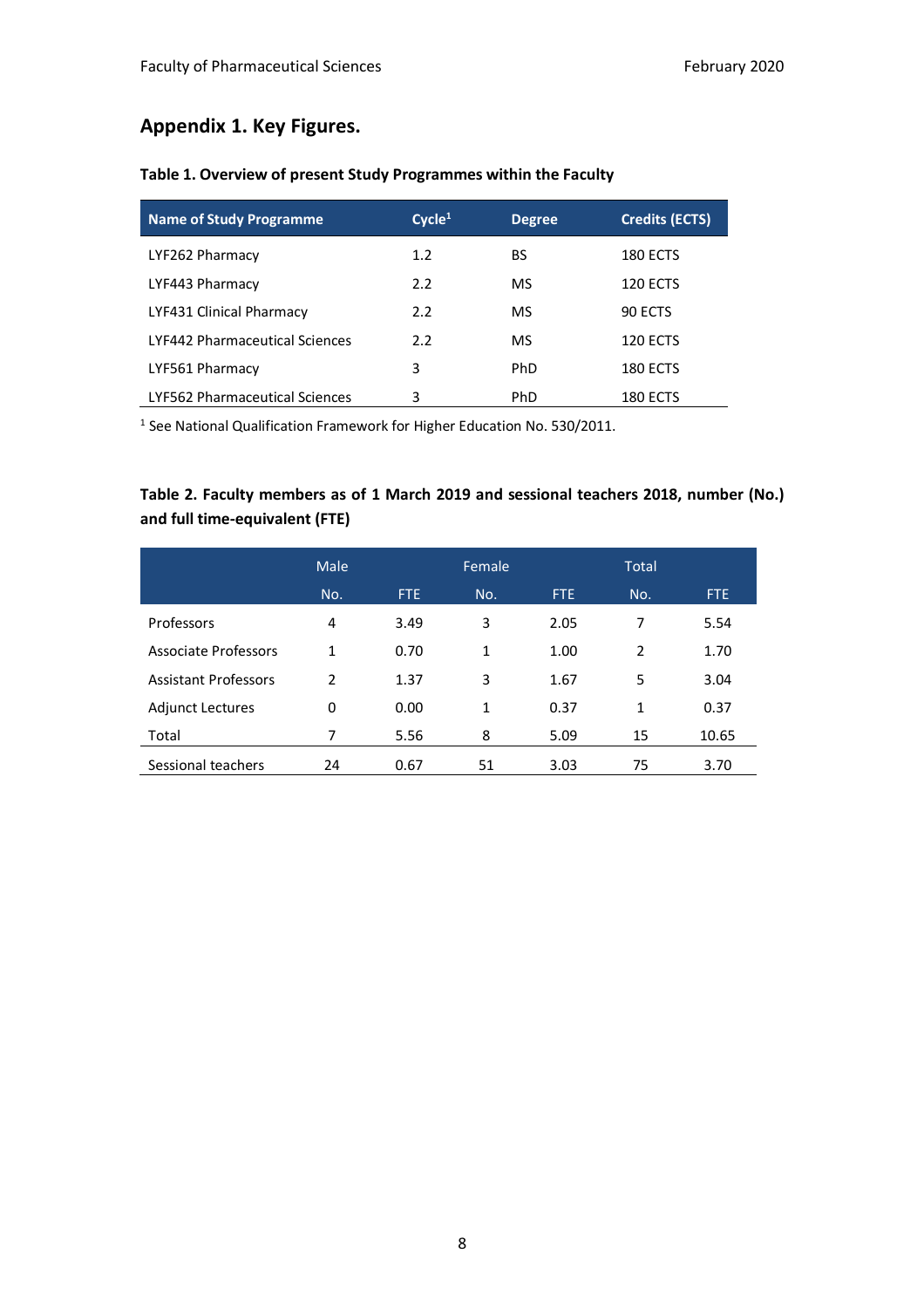| Programme                                  | No. of students     |                           | <sub>of</sub><br>No.<br>entrants <sup>3</sup> | Retention<br>rate | No. of<br>graduates | Completion<br>rate $4$ |     |
|--------------------------------------------|---------------------|---------------------------|-----------------------------------------------|-------------------|---------------------|------------------------|-----|
|                                            | <b>Total</b><br>no. | Full<br>time <sup>1</sup> | Part<br>time <sup>2</sup>                     |                   | %                   |                        | %   |
| LYF262 Pharmacy                            | 131                 | 91                        | 34                                            | 54                | 50                  | 29                     | 92  |
| LYF443 Pharmacy                            | 54                  | 50                        | 3                                             | 27                | 97                  | 21                     | 97  |
| Clinical<br>LYF431<br>Pharmacy             | 3                   | 0.50                      | 0.50                                          | 1.50              | 100                 | $\mathbf 0$            |     |
| <b>LYF442</b><br>Pharmaceutical<br>Science | 1.75                | 1.00                      | 0.75                                          | 0.50              | 100                 | 0.50                   | 100 |
| LYF561 Pharmacy                            | 6.25                | 5.50                      |                                               | 0.75              |                     | 0.75                   | 75  |
| LYF562<br>Pharmaceutical<br>Science        | 8.00                | 6.00                      |                                               | 0.75              |                     | 1.75                   | 88  |

**Table 3. Total number of students, number of entrants, retention rate for first year, and completion rate (4-year mean).**

1 > 22.5 ECTS completed. For Ph.D. students > 1 ECTS completed.

<sup>2</sup> 1-22 ECTS completed.

<sup>3</sup> For all programmes except Ph.D., no. of students completing at least one examination in first term.

<sup>4</sup> 2-year rate for diploma, 4-year rate for B.A./B.S., 3-year rate for M.A./M.S., 5-year rate for Ph.D.

**Table 4. Research output of Faculty members, based on the Evaluation System for the Public Universities in Iceland, expressed by mean total research points (A) and mean research points from peer-reviewed publications only (B) per FTE.**

|            | 2015 |           | 2016 |            | 2017      |      |              | 2018 |              | Mean |
|------------|------|-----------|------|------------|-----------|------|--------------|------|--------------|------|
|            | A    | B.        | A a  | <b>7B7</b> | A a       | B.   | $\mathsf{A}$ | B.   | $\mathsf{A}$ | B.   |
| Faculty    | 37.9 | 29.9      | 32.6 | 24.0       | 29.4      | 20.2 | 35.0         | 24.1 | 33.7         | 24.5 |
| School     | 39.7 | 29.0      | 40.6 |            | 29.6 34.7 | 24.1 | 37.7         | 27.6 | 38.2         | 27.6 |
| University | 37.8 | 24.7 37.1 |      | 25.1       | 34.8      | 22.8 | 37.8         | 26.4 | 36.9         | 24.8 |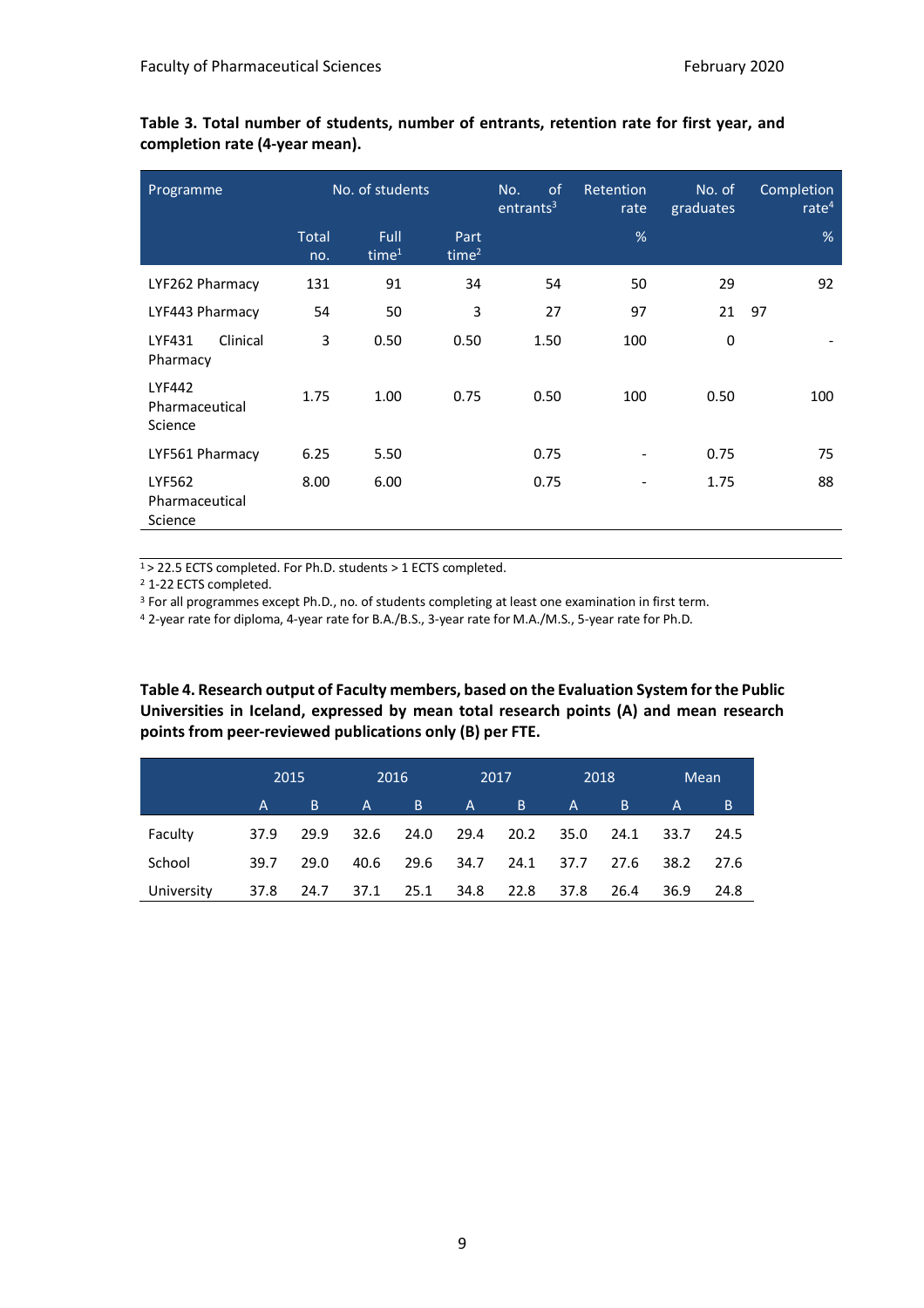### **Appendix 2. Action Plan for Teaching and Learning in QEF2, and Management of Research**

| <b>Actions</b> | <b>How</b> | Deadlines Responsible |
|----------------|------------|-----------------------|
|                |            | <b>party</b>          |

#### **1. FACULTY LEVEL**

| Ch. 1.2        | <b>Faculty</b>                                |                                            |          |                                    |
|----------------|-----------------------------------------------|--------------------------------------------|----------|------------------------------------|
|                | <b>Characteristics</b>                        |                                            |          |                                    |
| 1              | <b>Better Faculty</b>                         | Adjunct connections                        | 2020     | Head of Faculty/Office             |
|                | connection for                                | for selected teachers                      |          | Manager                            |
|                | sessional teachers                            | with high                                  |          |                                    |
| $\overline{2}$ | Increase the number                           | responsibility<br>Teachers supported to    | 2022     | Head of Faculty/Office             |
|                | of Faculty with                               | take courses at UI                         |          | Manager                            |
|                | knowledge in various                          |                                            |          |                                    |
|                | teaching methods                              |                                            |          |                                    |
| 3              | Increased                                     | Number of MSc                              | 2024     | Head of Faculty/Chairs             |
|                | collaboration with                            | project and teaching                       |          | of Boards                          |
|                | industry                                      | agreements                                 |          |                                    |
| 4              | Increase the number                           | Hire four new Faculty                      | 2021-24  | Head of Faculty/Dean               |
|                | of full time Faculty                          | members, one each                          |          | of SOHS/UI                         |
|                | members                                       | year 2021-24                               |          |                                    |
| 5              | Increase support to<br>young Faculty to start | Establish a pool of PhD<br>grants and seed | 2024     | Head of Faculty/Dean<br>of SOHS/UI |
|                | their research carriers                       | money earmarked for                        |          |                                    |
|                |                                               | newly hired Faculty                        |          |                                    |
|                |                                               | members.                                   |          |                                    |
| 6              | Emphasize                                     | Meet with all                              | 2020     | Chair of Study Board               |
|                | importance of                                 | supervising teachers of                    |          |                                    |
|                | practical courses and                         | practical courses and                      |          |                                    |
|                | their relationship to                         | discuss how they can                       |          |                                    |
|                | the real-life                                 | convey this                                |          |                                    |
|                | pharmacists' work                             |                                            |          |                                    |
| Ch. 1.3        | <b>Academic Vision</b>                        |                                            |          |                                    |
| 1              | Connect the UN SDGs                           | Seminar/work groups                        | 2020-21  | Head/Chairs of                     |
|                | to teaching and<br>research in the Faculty    | meeting on the SDGs                        |          | Boards/Faculty<br>members          |
| $\overline{2}$ | Follow the research                           | Develop a scorecard                        | 2020 and | Head/Office                        |
|                | output with                                   | with measurable goals                      | annually | Manager/Chairs of                  |
|                | measurable goals                              | for the Faculty to                         |          | <b>Boards</b>                      |
|                |                                               | monitor annually                           |          |                                    |
| 3              | Faculty guidelines for                        | Write descriptions for                     | 2020     | Chair of Pgrad. Stud.              |
|                | post-grad supervision                         | supervisors' duties and                    |          | Res. Board / Project               |
|                | and monitoring                                | roles in MSc and PhD                       |          | Man. Acad. Affairs                 |
|                |                                               | projects                                   |          |                                    |
| 4              | <b>Monitor Learning</b>                       | Review and revise                          | annually | Chair of Study Board               |
|                | outcomes for                                  | when needed                                |          | and all supervisors for            |
|                | programmes and<br>courses                     |                                            |          | courses                            |
| 5              | Follow closely the                            | The Faculty sends the                      | 2020     | Head/Chair of the                  |
|                | development in the                            | Chair of the Study                         | annually | <b>Study Board</b>                 |
|                | Pharmacy curriculum                           | Board to an annual                         |          |                                    |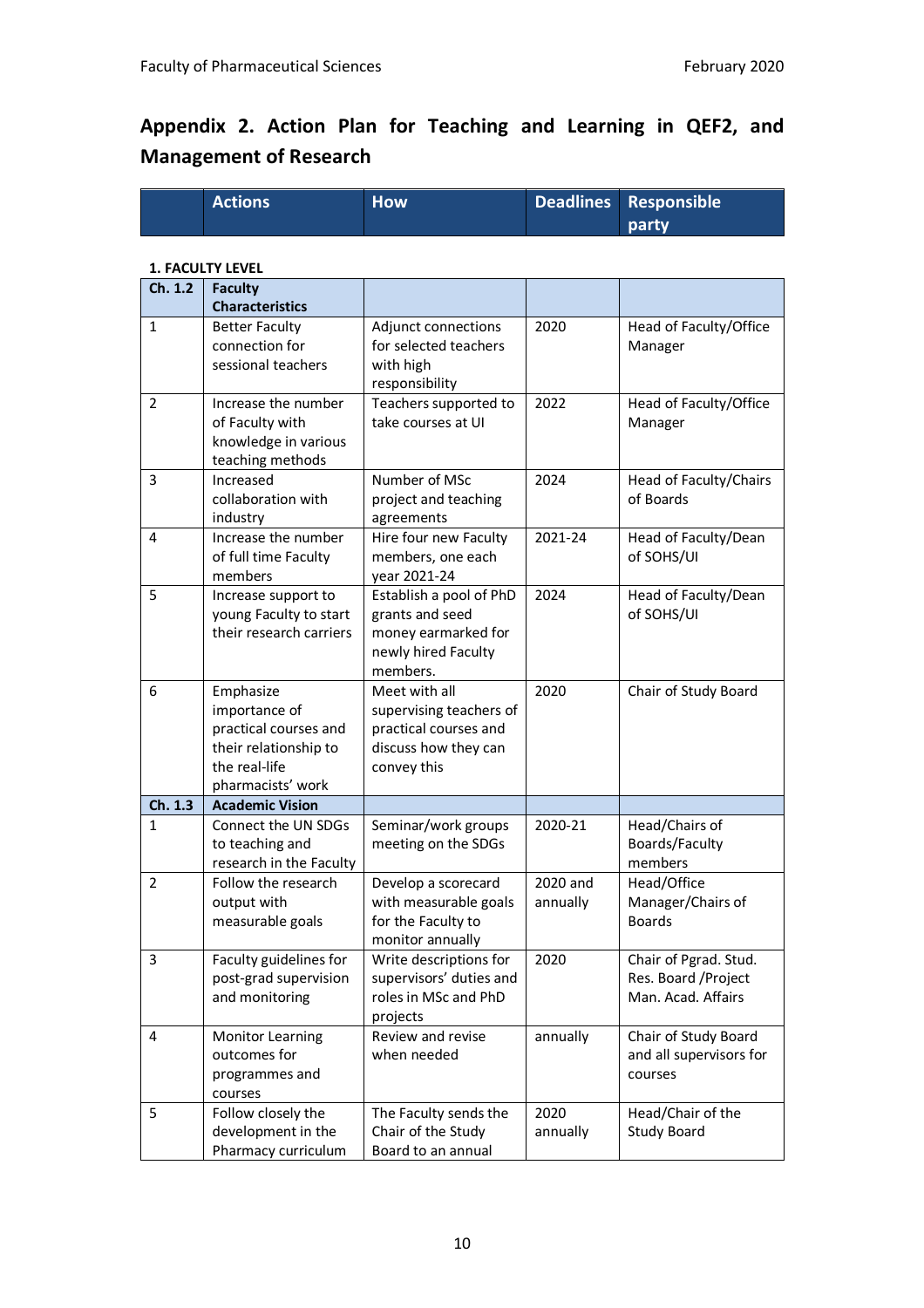|         | in the Pharmacy                                                             | EAFP conference on                                                    |             |                                                         |
|---------|-----------------------------------------------------------------------------|-----------------------------------------------------------------------|-------------|---------------------------------------------------------|
|         | Faculties of Europe                                                         | Pharmacy education                                                    |             |                                                         |
| Ch. 1.4 | <b>Student Support</b>                                                      |                                                                       |             |                                                         |
|         | Introduce the library<br>of health sciences<br>earlier on in the<br>studies | By including an<br>introduction of the<br>library in courses          | Spring 2020 | <b>Study Board</b>                                      |
|         | Update the Faculty<br>webpage                                               | Coordinate with IT<br>and/or SOHS to<br>update the Faculty<br>webpage | Fall 2020   | Project Leader of<br>Academic<br>Affairs/Admin. Officer |

#### **2. STUDY PROGRAMMES**

#### **2.1 LYF262 Pharmacy (BS 180**

**ECTS)**

| -- 7<br>Ch.    | <b>Students</b>                                                                                                                                                                                                                                                      |                                                                                                                                    |                  |                                    |
|----------------|----------------------------------------------------------------------------------------------------------------------------------------------------------------------------------------------------------------------------------------------------------------------|------------------------------------------------------------------------------------------------------------------------------------|------------------|------------------------------------|
| 2.1.1          |                                                                                                                                                                                                                                                                      |                                                                                                                                    |                  |                                    |
| 1              | Consider changing<br>current admission<br>rules to the BSc study<br>programme to obtain<br>students with relevant<br>preparation for the<br>Pharmacy<br>programme. This<br>would enable<br>subsequent re-<br>examinations offered<br>for courses with LYF<br>numbers | <b>Special Faculty</b><br>member meeting<br>discussing pros and<br>cons. Study Board<br>meeting on the<br>matter.                  | Spring 2020      | Study Board and Head<br>of Faculty |
| 2              | Coverage of different<br>ethnicity and sex<br>orientation in the<br>course:<br>Communication<br>(LYF219F)                                                                                                                                                            | Discuss with the<br>course supervisor to<br>add this course subject<br>to the current<br>curriculum                                | Spring 2020      | <b>Study Board</b>                 |
| $\overline{3}$ | Encourage teachers to<br>implement Socrative<br>and other versatile<br>teaching methods                                                                                                                                                                              | Include this topic in<br>"teachers talks" that<br>will be implemented<br>for teachers in the<br>Faculty, held once per<br>semester | Fall<br>2020/21  | <b>Study Board</b>                 |
| 4              | Consider changing the<br>curriculum exclusively<br>to block system                                                                                                                                                                                                   | Meeting with<br>supervisory teachers<br>to discuss the<br>implementation of<br>such system                                         | Spring 2020      | Study Board and Head<br>of Faculty |
| 5              | Automatically get the<br>course evaluations for<br>courses that our<br>students attend and<br>are taught at other<br><b>Faculties</b>                                                                                                                                | Meeting with the<br>Deans of the Schools,<br>the SOHS and SOENS,<br>to address this<br>important issue                             | <b>Fall 2020</b> | <b>Head of Faculty</b>             |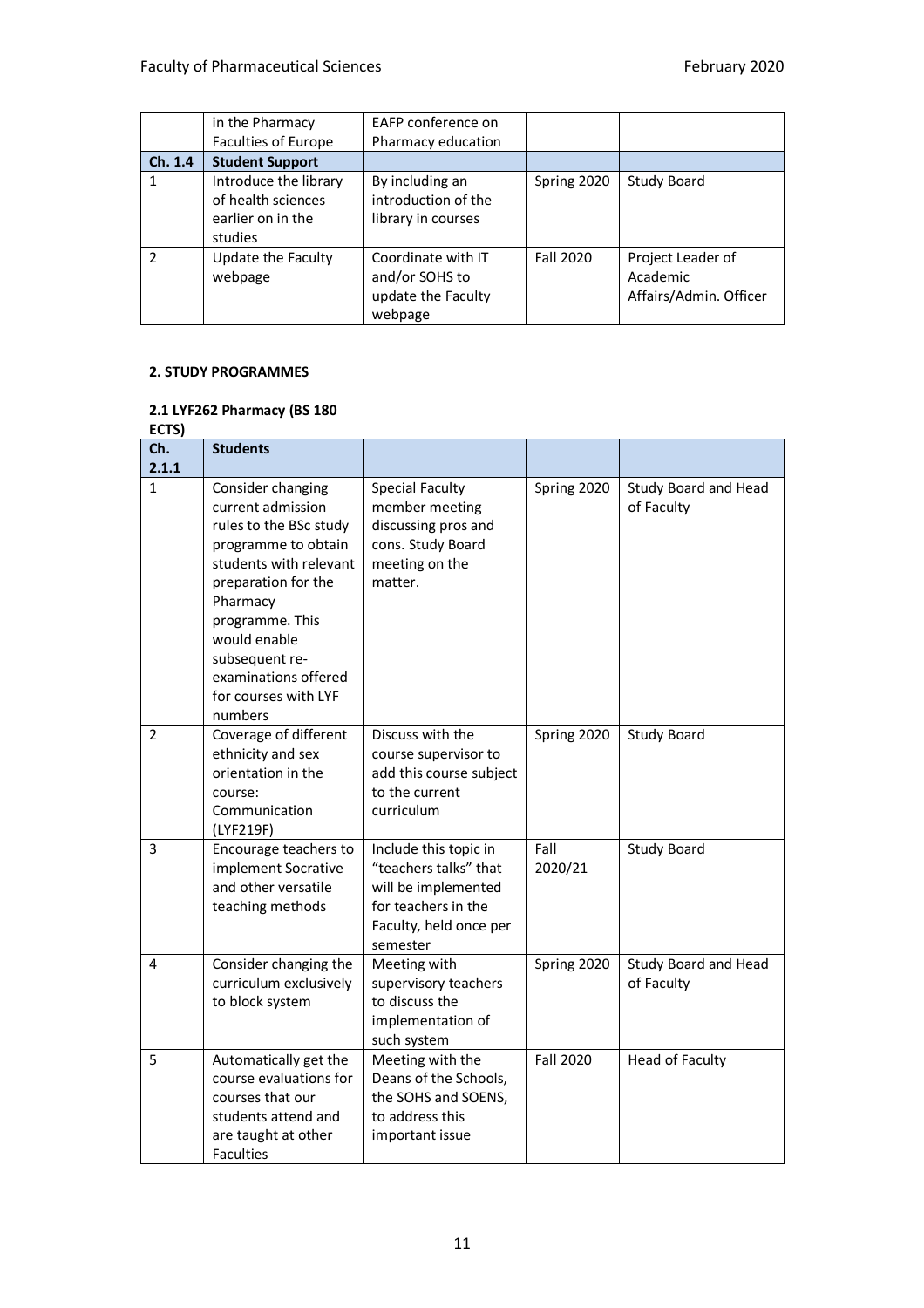| Ch.        | <b>Teaching and</b>                                                                                                          |                                                                                                                                                       |                                |                                                                            |
|------------|------------------------------------------------------------------------------------------------------------------------------|-------------------------------------------------------------------------------------------------------------------------------------------------------|--------------------------------|----------------------------------------------------------------------------|
| 2.1.2      | <b>Learning</b>                                                                                                              |                                                                                                                                                       |                                |                                                                            |
| 1          | Systematic overview<br>of how Faculty<br>members can be<br>aided in implementing<br>versatile teaching                       | Fac meeting to discuss<br>this in conjunction to<br>teaching grants<br>(Kennslumálasjóður)                                                            | Spring 2020<br>and<br>annually | <b>Study Board</b>                                                         |
| 2          | methods<br>Sharing of experience<br>in teaching and<br>teaching methods                                                      | Include this topic in<br>"teachers talks"<br>(kennsluspjall) that will<br>be implemented for<br>teachers in the<br>Faculty, held once per<br>semester | <b>Fall 2020</b>               | <b>Study Board</b>                                                         |
| 3          | Increase formative<br>assessment                                                                                             | Teachers responsible<br>for courses reduce the<br>weight of the final<br>exam to $<$ 70%                                                              | <b>Fall 2020</b>               | <b>Study Board</b>                                                         |
| 4          | Streamlining the<br>workload for students<br>where partial exams<br>are implemented vs<br>courses offering one<br>final exam | Meetings of the Study<br>Board with supervisory<br>teachers                                                                                           | <b>Fall 2020</b>               | <b>Study Board</b>                                                         |
| 5          | The importance of LOs<br>made aware to not all<br>supervising teachers                                                       | A meeting with all<br>supervising teachers<br>discussing the<br>importance of LOs. A<br>follow-up meeting 6<br>months later                           | Spring 2020                    | <b>Study Board</b>                                                         |
| 6          | Revision of LOs for<br>each course                                                                                           | Update the current<br>protocol so that the<br>teachers are reminded<br>once per year to<br>update the LOs and<br>notify the office on<br>changes.     | <b>Fall 2020</b>               | Project Manager of<br>Academic Affairs with<br>aid from the Study<br>Board |
| 7          | Recognition of<br>excellent teachers<br>within the SOHS                                                                      | Top three teachers<br>within each Faculty of<br>the SOHS are eligible<br>for this reward. The<br>Faculty provides<br>recommendation.                  | Fall 2020                      | Dean of the<br>SOHS/Head of Faculty                                        |
| Ch.        | Coordination between teaching and research                                                                                   |                                                                                                                                                       |                                |                                                                            |
| 2.1.3<br>1 | Improve research<br>facilities                                                                                               | See Ch.3.3 nr. 3                                                                                                                                      |                                |                                                                            |

#### **2.2 LYF443 Pharmacy (MS 120**

#### **ECTS) Ch. 2.2.1 Students**  1 Consider small introduction placement Discuss alternative opportunities with the Spring 2021 Study Board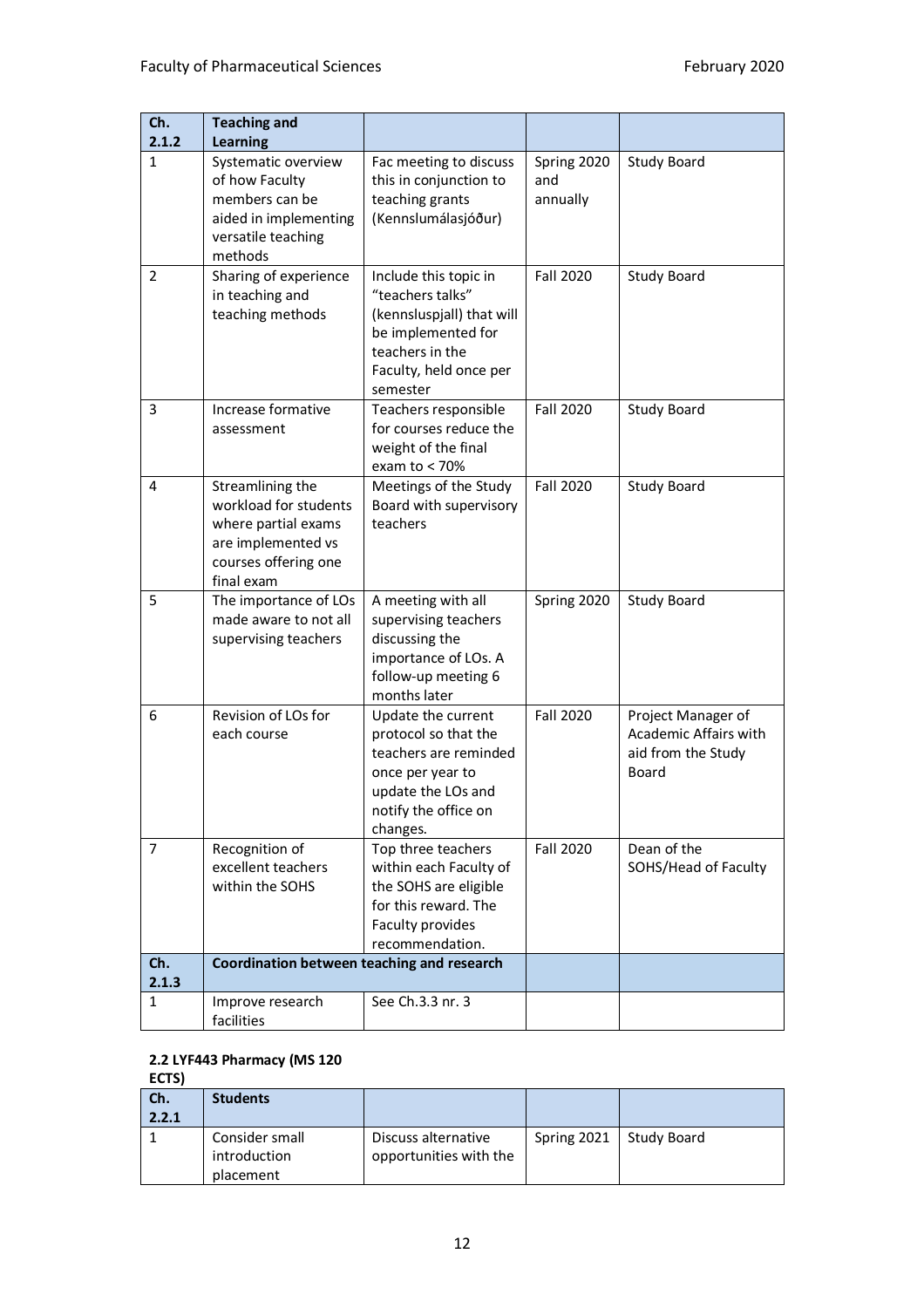|                | programmes in other                        | supervisors of the    |                  |                        |
|----------------|--------------------------------------------|-----------------------|------------------|------------------------|
|                | sectors than                               | placement progr.      |                  |                        |
|                | pharmacies                                 |                       |                  |                        |
| $\mathcal{P}$  | Consider changing the                      | Meeting with          | <b>Fall 2020</b> | Study Board and Head   |
|                | curriculum exclusively                     | supervisory teachers  |                  | of Faculty             |
|                | to block system                            | to discuss the        |                  |                        |
|                |                                            | implementation of     |                  |                        |
|                |                                            | such system           |                  |                        |
| Ch.            | <b>Teaching and</b>                        |                       |                  |                        |
| 2.2.2          | <b>Learning</b>                            |                       |                  |                        |
| $1 - 6$        | Same as for BSc                            |                       |                  |                        |
|                | Programme in                               |                       |                  |                        |
|                | Pharmacy Ch. 2.1.2                         |                       |                  |                        |
| $\overline{7}$ | MSc students made                          | The current MSc grade | Spring 2020      | Postgrad. Studies Res. |
|                | aware of the grade                         | scorecard introduced  |                  | Board                  |
|                | score card for MSc                         | earlier to students   |                  |                        |
|                | projects                                   |                       |                  |                        |
| Ch.            | Coordination between teaching and research |                       |                  |                        |
| 2.2.3          |                                            |                       |                  |                        |
| $\mathbf{1}$   | Clarify the roles of                       | Write written         | Fall 2020        | Postgraduate Studies   |
|                | each party involved in                     | agreement templates   |                  | Res. Board             |
|                | each MSc project                           | that all responsible  |                  |                        |
|                | (student, supervisor                       | parties sign          |                  |                        |
|                | and sometimes                              |                       |                  |                        |
|                | instructor)                                |                       |                  |                        |
| 2              | Improve research                           | See Ch.3.3 nr. 3      |                  |                        |
|                | facilities                                 |                       |                  |                        |

#### **2.3 LYF431 Clinical Pharmacy (MS 90 ECTS)**

| Ch.<br>2.3.2  | <b>Teaching and</b><br><b>Learning</b>                  |                                                                                                                    |      |                                        |
|---------------|---------------------------------------------------------|--------------------------------------------------------------------------------------------------------------------|------|----------------------------------------|
| 1             | Rotation within a<br>general practice                   | Already planed                                                                                                     | 2020 | Educational<br>Programme Director      |
| $\mathcal{P}$ | <b>OSCE facilities</b>                                  | Promote need by<br>participating the<br>working group<br>developing new<br>facilities for the<br>hospital training | 2025 | Educational<br>Programme Director      |
| Ch.<br>2.3.3  | <b>Coordination</b><br>between teaching<br>and research |                                                                                                                    |      |                                        |
| 1             | Promote the FS2 tasks<br>within the hospital            | Find opportunities for<br>the trainees to present<br>the findings                                                  | 2020 | <b>Education programme</b><br>director |
| $\mathcal{P}$ | Promote the FS2 tasks<br>within the hospital            | Find opportunities to<br>inform stakeholders at<br>the Hospital about FS2<br>task to promote<br>partnership        | 2020 | <b>Education programme</b><br>director |

#### **2.4 LYF442 Pharmaceutical Science (MS 120 ECTS)**

| Ch.   | <b>Students</b> |  |  |
|-------|-----------------|--|--|
| 2.4.1 |                 |  |  |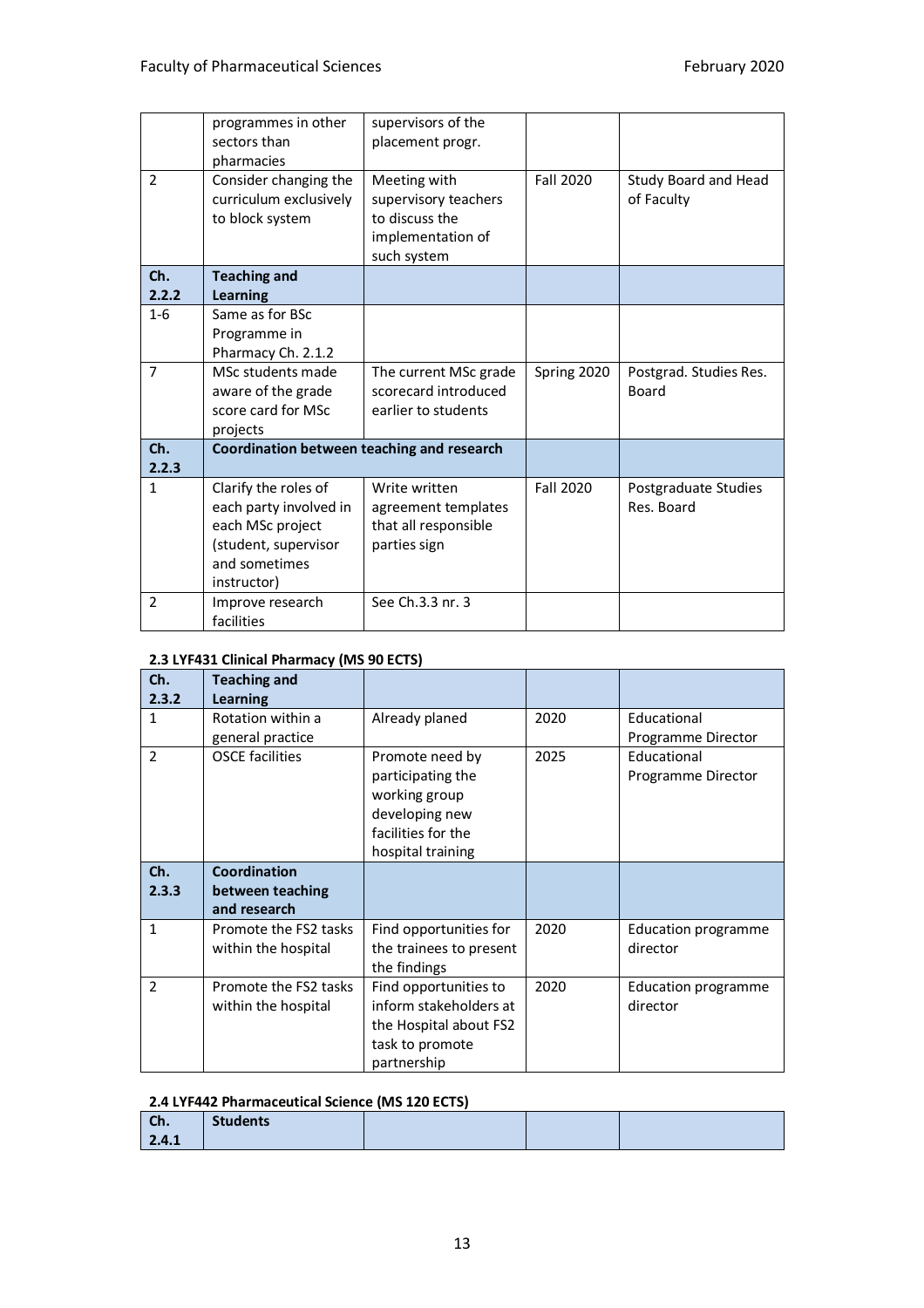| $\mathbf{1}$      | Put more emphasis<br>for Faculty members<br>to recruit students<br>into this programme.                                | Provide MSc projects<br>and advertise within<br>the UI.                                        | <b>Fall 2020</b> | Postgraduate Studies<br>Res. Board            |
|-------------------|------------------------------------------------------------------------------------------------------------------------|------------------------------------------------------------------------------------------------|------------------|-----------------------------------------------|
| $\overline{2}$    | Invite a representative<br>of this programme to<br>voice their satisfaction<br>and concern with this<br>programme      | Annual meeting with<br>the students of this<br>programme                                       | <b>Fall 2020</b> | Postgraduate Studies<br>Res. Board            |
| 3<br>Ch.<br>2.4.2 | <b>Orientation for MSc</b><br>students in this<br>programme more<br>coherent<br><b>Teaching and</b><br><b>Learning</b> | Create general<br>orientation and lab<br>orientation check<br>sheet material                   | Fall 2020        | Postgraduate Studies<br>Res. Board            |
| 1                 | MSc students doing<br>their MSc project have<br>access from the<br>beginning to the<br>grade score card                | The current grade<br>scorecard supplied to<br>students at the<br>beginning of their<br>project | Spring 2020      | Postgraduate Studies<br><b>Research Board</b> |
| Ch.<br>2.4.3      | Coordination between teaching and research                                                                             |                                                                                                |                  |                                               |
| 1                 | Improve research<br>facilities                                                                                         | See Ch.3.3 nr. 3                                                                               |                  |                                               |

#### **2.5 LYF561 Pharmacy (PhD 180-210 ECTS) and LYF562 Pharmaceutical Sciences (PhD 180-210 ECTS)**

| ᄔᄓ             |                                                                                               |                                                                       |          |                                                                                 |
|----------------|-----------------------------------------------------------------------------------------------|-----------------------------------------------------------------------|----------|---------------------------------------------------------------------------------|
| Ch.            | <b>Students</b>                                                                               |                                                                       |          |                                                                                 |
| 2.5.1          |                                                                                               |                                                                       |          |                                                                                 |
| $\mathbf{1}$   | Analyse the low score<br>in the students<br>satisfaction with the<br>PhD programme            | Focus group meetings                                                  | 2020     | Office Man. / Chair<br>Pgrad. Stud.Res.<br>Board/PhD progr.<br>repr.            |
| $\overline{2}$ | Clarify the journey of<br>PhD students and<br>their supervisors<br>through a whole<br>program | Faculty guidelines for<br>the PhD study<br>programme                  | 2020     | Office Man. / Chair<br>Pgrad. Stud. Res.<br>Board/PhD programme<br>repr.        |
| 3              | Follow up the decision<br>to implement a mid-<br>program evaluation<br>for PhD students       | Faculty guidelines and<br>rules for the PhD<br>midterm exam           | 2020     | Chair Pgrad. Stud. Res.<br>Board PhD programme<br>repr.                         |
| 4              | Follow closely the<br>overall satisfaction of<br>PhD students in the<br>Faculty               | Socrative surveys on<br>top of UI PhD student<br>satisfaction surveys | annually | Office<br>Manager/Project Man.<br>of Academic<br>Affairs/PhD<br>programme repr. |
| Ch.<br>2.5.2   | <b>Teaching and</b><br><b>Learning</b>                                                        |                                                                       |          |                                                                                 |
| 1              | Learning outcomes<br>(LOs) of the PhD<br>programme is from<br>2007 and need<br>upgrading.     | Review and upgrade<br>the LOs of the PhD<br>programme                 | 2020     | Chair Pgrad. Studies<br>Res. Board/PhD<br>programme<br>representative           |